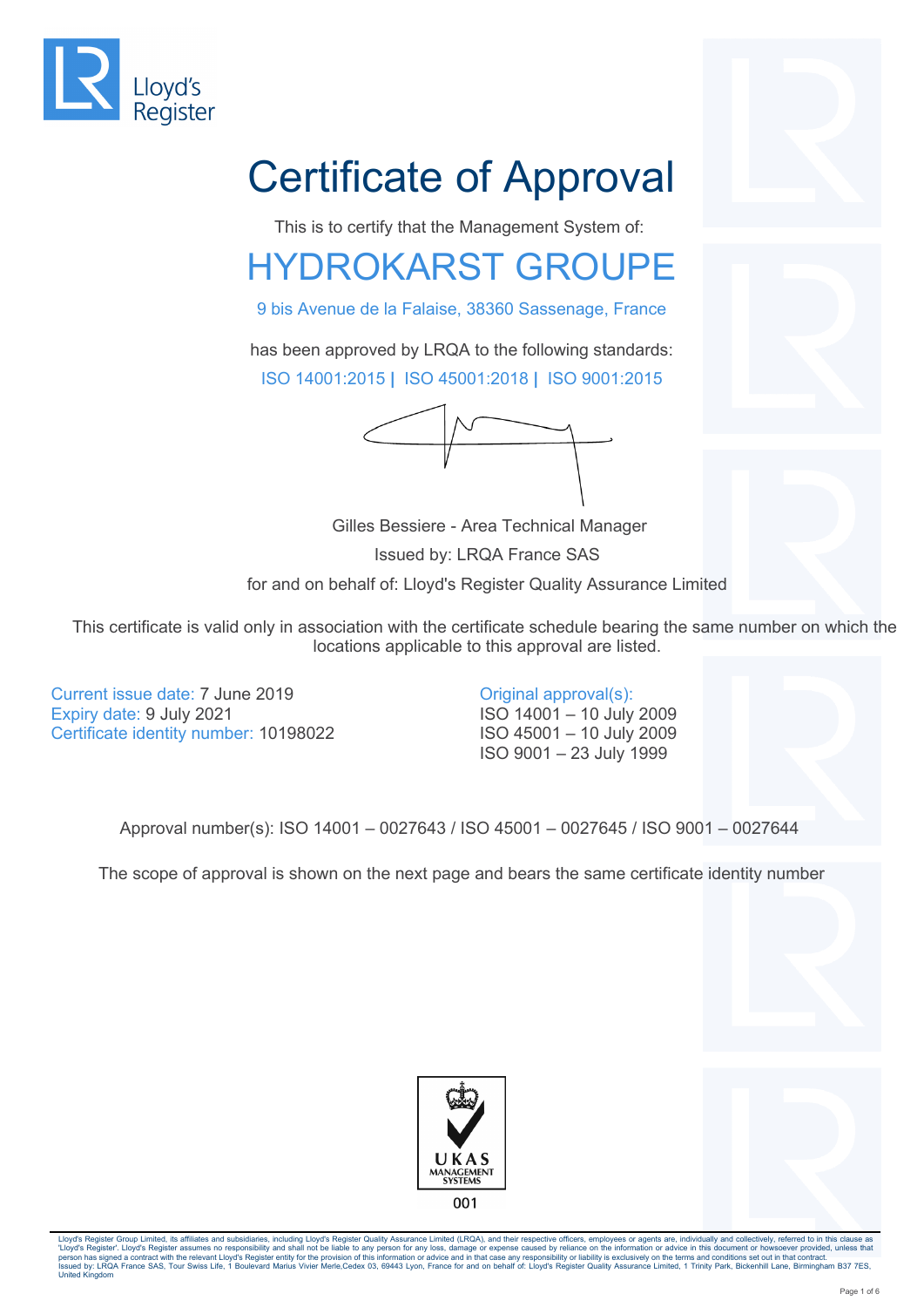



The scope of this approval is applicable to: ISO 14001:2015

Difficult access types of works and services in karstic underground, in confined spaces, at height underwater and in hyperbaric environments.

> Engineering, services, fabrication and assembling of hydromechanical equipments. Studies, services and works for maintenance of hydraulic plants and harbours.

Studies, services and works for natural hazards prevention.

Related services in training, consulting, renting, selling, trading and implementation.

#### ISO 45001:2018

Difficult access types of works and services in karstic underground, in confined spaces, at height underwater and in hyperbaric environments.

> Engineering, services, fabrication and assembling of hydromechanical equipments. Studies, services and works for maintenance of hydraulic plants and harbours. Studies, services and works for natural hazards prevention. Related services in training, consulting, renting, selling, trading and implementation.

#### ISO 9001:2015

Difficult access types of works and services in karstic underground, in confined spaces, at height underwater and in hyperbaric environments.

Design, engineering, fabrication and assembling of hydromechanical equipments.

Studies, services and works for maintenance of hydraulic plants and harbours. Studies, services and works for natural hazards prevention.

Related services in training, consulting, renting, selling, trading and implementation.





Lloyd's Register Group Limited, its affiliates and subsidiaries, including Lloyd's Register Quality Assurance Limited (LRQA), and their respective officers, employees or agents are, individually and collectively, referred 'Lloyd's Register'. Lloyd's Register assumes no responsibility and shall not be liable to any person for any loss, damage or expense caused by reliance on the information or advice in this document or howsoever provided, u United Kingdom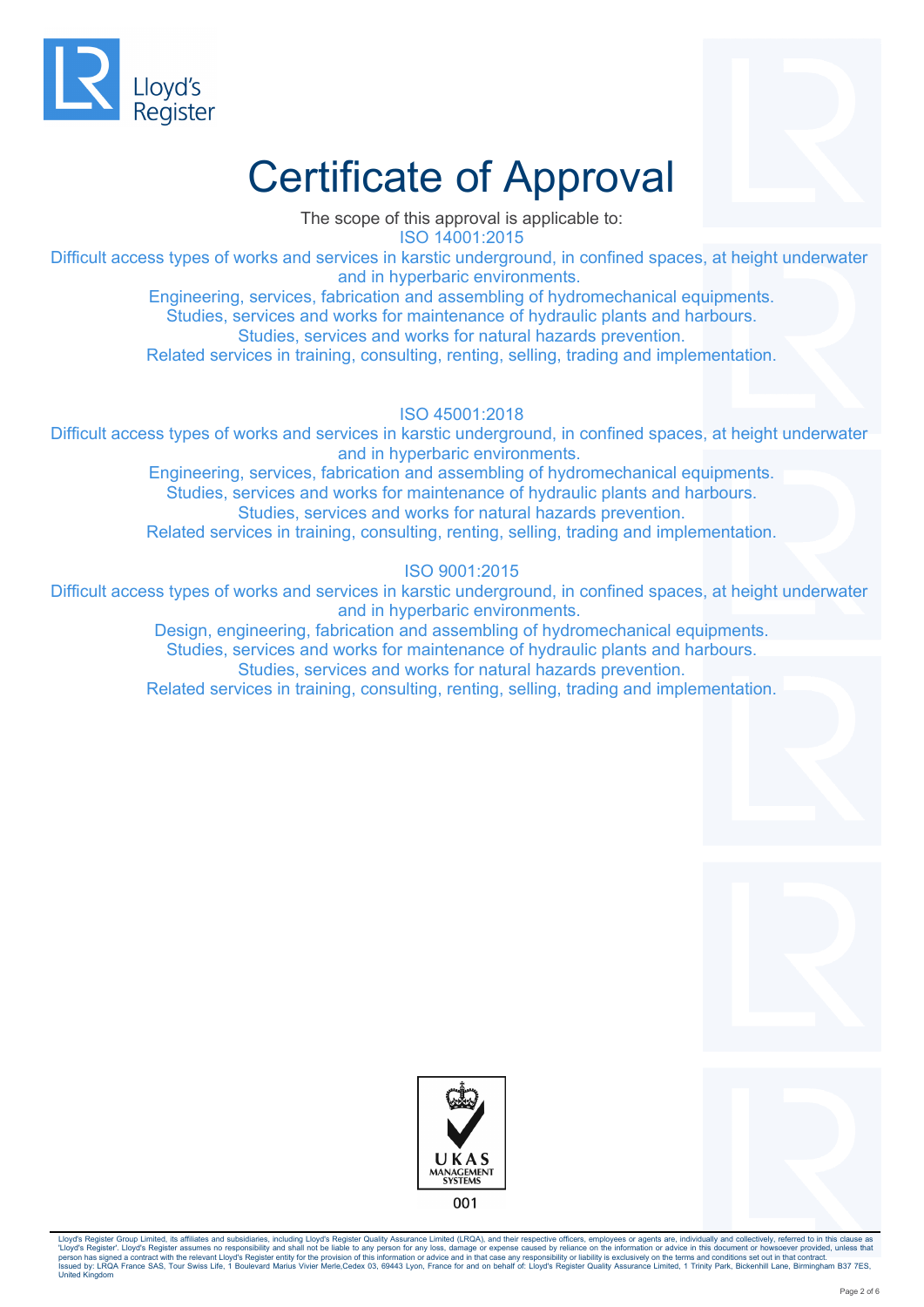

Certificate identity number: 10198022

| Location                                               | <b>Activities</b>                                                                                                                                                                                                                                                                                                                                                                                                                                                                            |
|--------------------------------------------------------|----------------------------------------------------------------------------------------------------------------------------------------------------------------------------------------------------------------------------------------------------------------------------------------------------------------------------------------------------------------------------------------------------------------------------------------------------------------------------------------------|
| <b>SIEGE</b>                                           | ISO 14001:2015                                                                                                                                                                                                                                                                                                                                                                                                                                                                               |
| 9 bis Avenue de la Falaise, 38360 Sassenage,<br>France | Difficult access types of works and services in<br>karstic underground, in confined spaces, at height<br>underwater and in hyperbaric environments.<br>Engineering, services, fabrication and assembling<br>of hydromechanical equipments.<br>Studies, services and works for maintenance of<br>hydraulic plants and harbours.<br>Studies, services and works for natural hazards<br>prevention.<br>Related services in training, consulting, renting,                                       |
|                                                        | selling, trading and implementation.                                                                                                                                                                                                                                                                                                                                                                                                                                                         |
|                                                        | ISO 45001:2018                                                                                                                                                                                                                                                                                                                                                                                                                                                                               |
|                                                        | Difficult access types of works and services in<br>karstic underground, in confined spaces, at height<br>underwater and in hyperbaric environments.<br>Design, engineering, fabrication and assembling                                                                                                                                                                                                                                                                                       |
|                                                        | of hydromechanical equipments.<br>Studies, services and works for maintenance of<br>hydraulic plants and harbours.<br>Studies, services and works for natural hazards<br>prevention.<br>Related services in training, consulting, renting,<br>selling, trading and implementation.                                                                                                                                                                                                           |
|                                                        | ISO 9001:2015                                                                                                                                                                                                                                                                                                                                                                                                                                                                                |
|                                                        | Difficult access types of works and services in<br>karstic underground, in confined spaces, at height<br>underwater and in hyperbaric environments.<br>Design, engineering, fabrication and assembling<br>of hydromechanical equipments.<br>Studies, services and works for maintenance of<br>hydraulic plants and harbours.<br>Studies, services and works for natural hazards<br>prevention.<br>Related services in training, consulting, renting,<br>selling, trading and implementation. |
|                                                        |                                                                                                                                                                                                                                                                                                                                                                                                                                                                                              |

MANAGEMENT 001

UKAS

Lloyd's Register Group Limited, its affiliates and subsidiaries, including Lloyd's Register Quality Assurance Limited (LRQA), and their respective officence in emperator argents are, individually and collectively, referred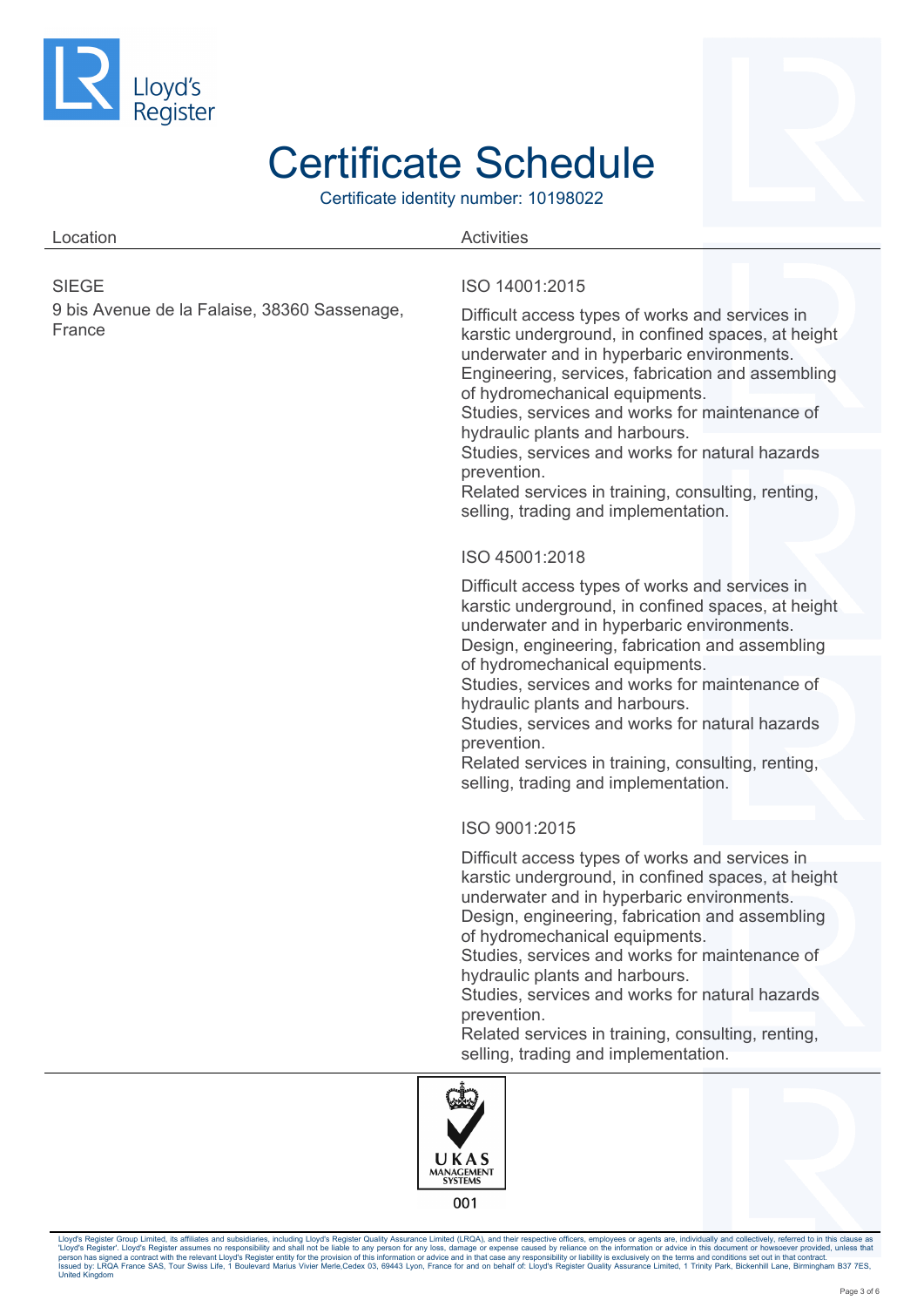

Certificate identity number: 10198022

### Location **Activities**

HYDROKARST SUD

EUROFLORY PARC, 20 Allée Louis de Broglie, 13130 BERRE L'ETANG, France

#### ISO 14001:2015

Difficult access types of works and services in karstic underground, in confined spaces, at height underwater and in hyperbaric environments. Engineering, services, fabrication and assembling of hydromechanical equipments.

Studies, services and works for maintenance of hydraulic plants and harbours.

Studies, services and works for natural hazards prevention.

Related services in training, consulting, renting, selling, trading and implementation.

#### ISO 45001:2018

Difficult access types of works and services in karstic underground, in confined spaces, at height underwater and in hyperbaric environments.

Design, engineering, fabrication and assembling of hydromechanical equipments.

Studies, services and works for maintenance of hydraulic plants and harbours.

Studies, services and works for natural hazards prevention.

Related services in training, consulting, renting, selling, trading and implementation.

#### ISO 9001:2015

Difficult access types of works and services in karstic underground, in confined spaces, at height underwater and in hyperbaric environments. Design, engineering, fabrication and assembling

of hydromechanical equipments.

Studies, services and works for maintenance of hydraulic plants and harbours.

Studies, services and works for natural hazards prevention.

Related services in training, consulting, renting, selling, trading and implementation.



Lloyd's Register Group Limited, its affiliates and subsidiaries, including Lloyd's Register Quality Assurance Limited (LRQA), and their respective officers, employees or agents are, individually and collectively, referred 'Lloyd's Register'. Lloyd's Register assumes no responsibility and shall not be liable to any person for any loss, damage or expense caused by reliance on the information or advice in this document or howsoever provided, u United Kingdom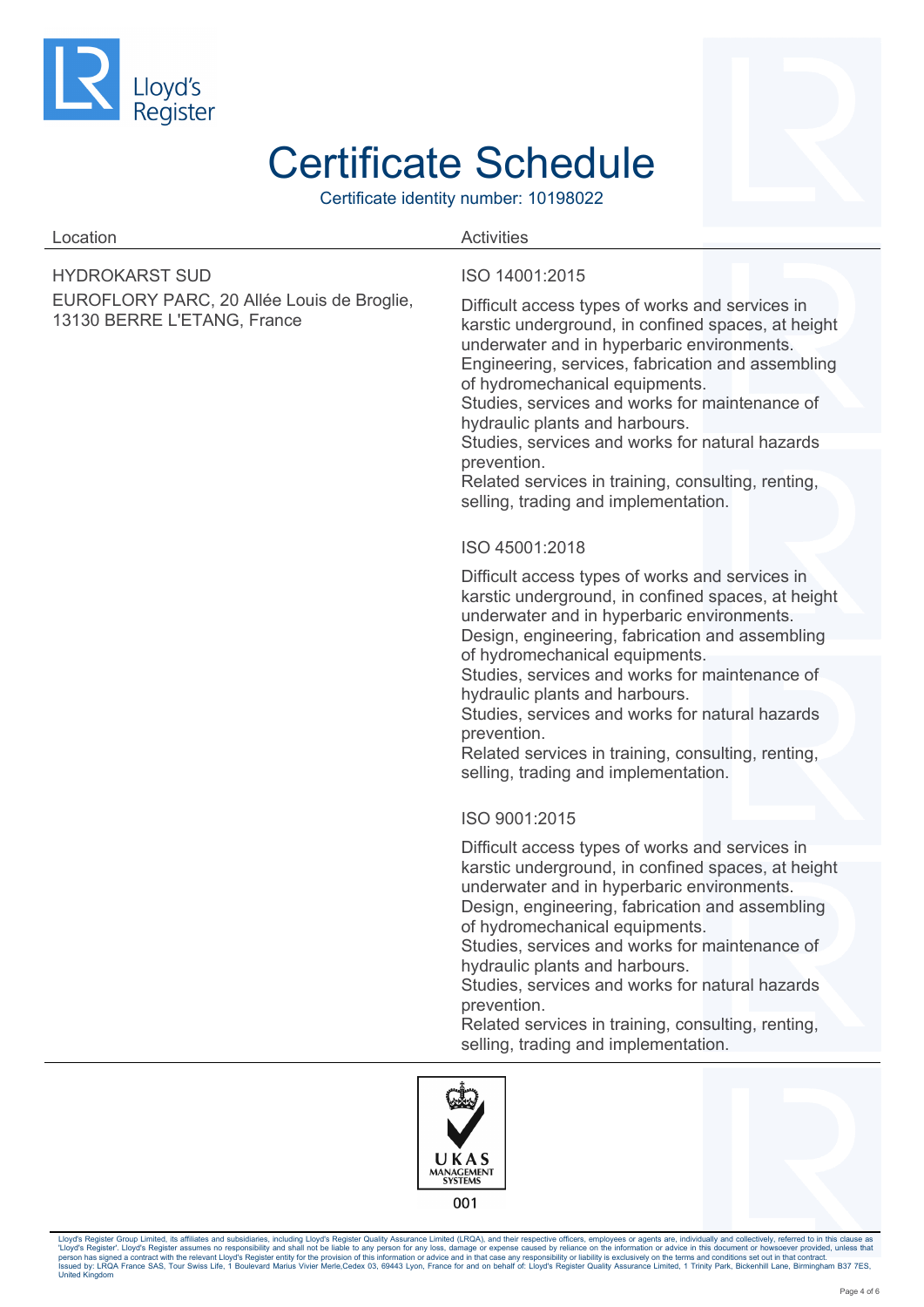

Certificate identity number: 10198022

| Location                                                 | <b>Activities</b>                                                                                                                                                                                                                                                                                                                                                                                                                                                                            |
|----------------------------------------------------------|----------------------------------------------------------------------------------------------------------------------------------------------------------------------------------------------------------------------------------------------------------------------------------------------------------------------------------------------------------------------------------------------------------------------------------------------------------------------------------------------|
| <b>SAM HYDRO</b><br>Rue du Lanoux, 31330 GRENADE, France | ISO 14001:2015<br>Difficult access types of works and services in<br>karstic underground, in confined spaces, at height<br>underwater and in hyperbaric environments.<br>Engineering, services, fabrication and assembling<br>of hydromechanical equipments.<br>Studies, services and works for maintenance of<br>hydraulic plants and harbours.                                                                                                                                             |
|                                                          | Studies, services and works for natural hazards<br>prevention.<br>Related services in training, consulting, renting,<br>selling, trading and implementation.<br>ISO 45001:2018                                                                                                                                                                                                                                                                                                               |
|                                                          | Difficult access types of works and services in<br>karstic underground, in confined spaces, at height<br>underwater and in hyperbaric environments.<br>Design, engineering, fabrication and assembling                                                                                                                                                                                                                                                                                       |
|                                                          | of hydromechanical equipments.<br>Studies, services and works for maintenance of<br>hydraulic plants and harbours.<br>Studies, services and works for natural hazards<br>prevention.<br>Related services in training, consulting, renting,<br>selling, trading and implementation.                                                                                                                                                                                                           |
|                                                          | ISO 9001:2015                                                                                                                                                                                                                                                                                                                                                                                                                                                                                |
|                                                          | Difficult access types of works and services in<br>karstic underground, in confined spaces, at height<br>underwater and in hyperbaric environments.<br>Design, engineering, fabrication and assembling<br>of hydromechanical equipments.<br>Studies, services and works for maintenance of<br>hydraulic plants and harbours.<br>Studies, services and works for natural hazards<br>prevention.<br>Related services in training, consulting, renting,<br>selling, trading and implementation. |
|                                                          | rufru                                                                                                                                                                                                                                                                                                                                                                                                                                                                                        |



Lloyd's Register Group Limited, its affiliates and subsidiaries, including Lloyd's Register Quality Assurance Limited (LRQA), and their respective officence in emperator argents are, individually and collectively, referred